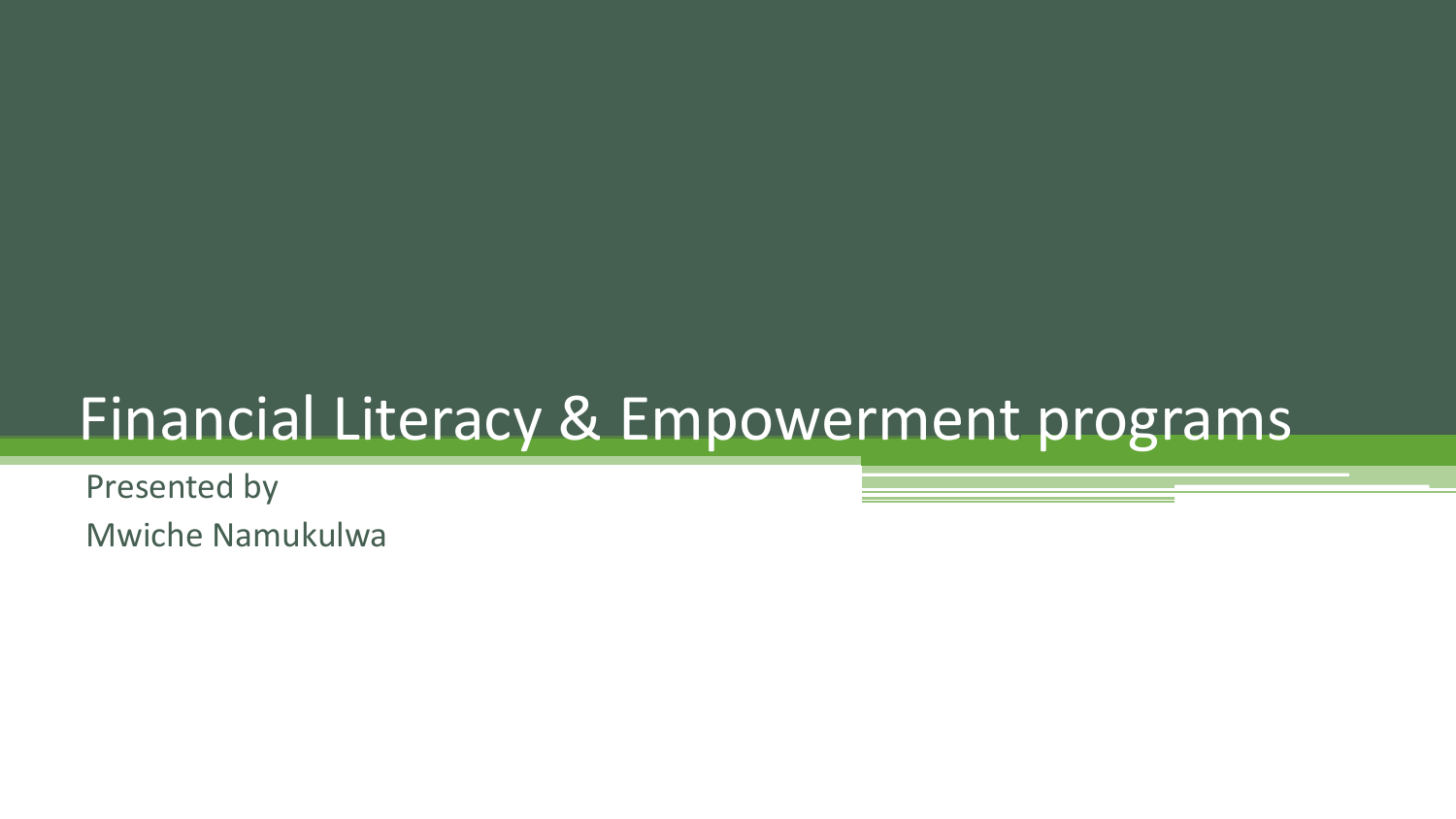### Introduction

- This session will introduce participants to financial literacy and relevant tools to the effectively manage CDF opportunities.
- The objective is to equip participants with basic financial management knowledge to manage CDF empowerment loans and grants effectively and for the intended purpose.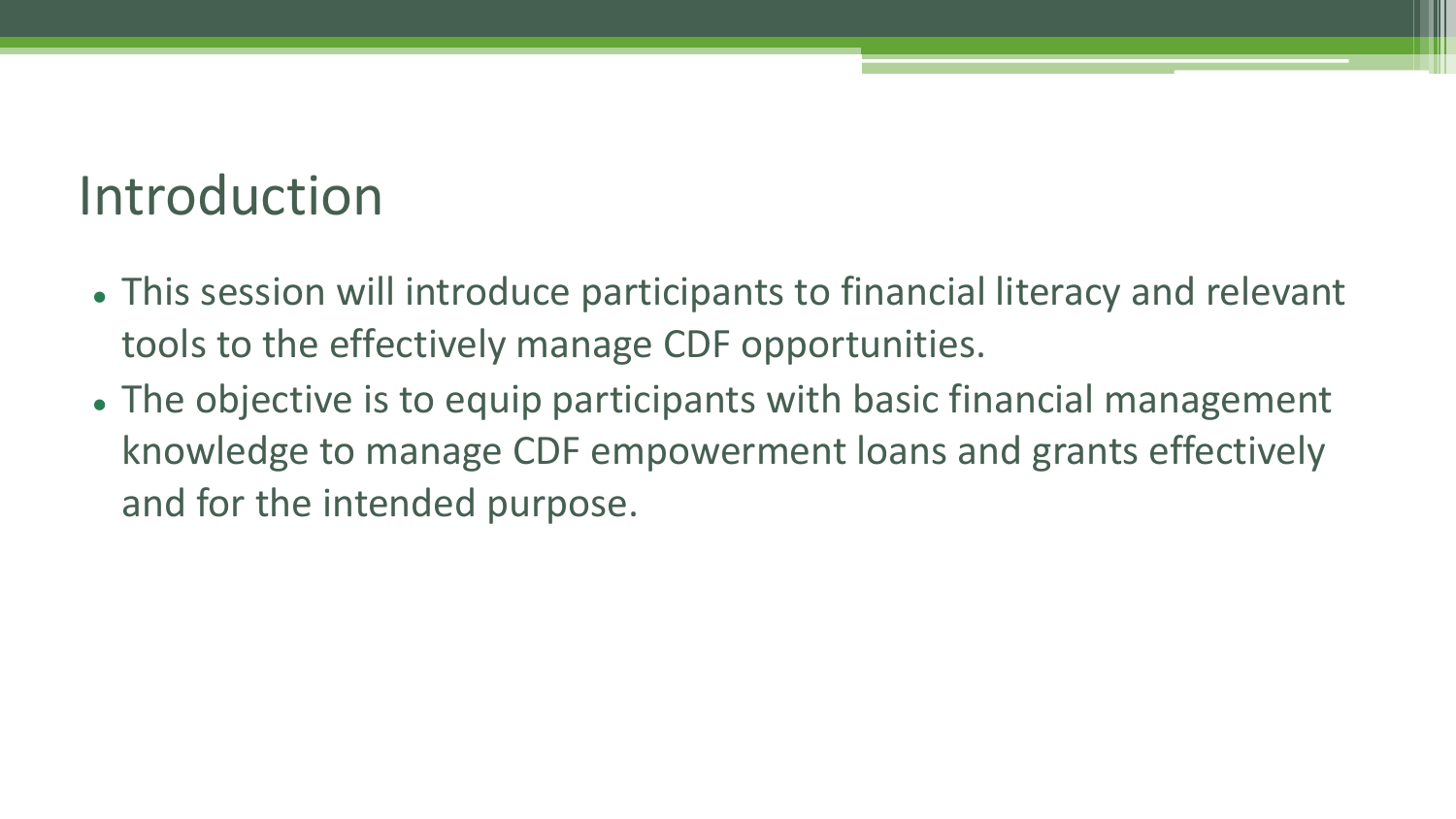### Session Outline

- Lesson 1: Introduction to Financial Literacy & CDF opportunities
	- Understanding financial literacy and why it is important to effectively manage CDF recourses provided for empowerment.
- Lesson 2: Effective management of project funds
	- This session will focus on practical tools to effectively manage project funds highlighting financial planning, budgeting and saving.
- Lesson 3: Investment
	- Identifying investment opportunities and ensuring that your money grows
- Lesson 4: Loan repayments

Understanding your responsibility as a borrower.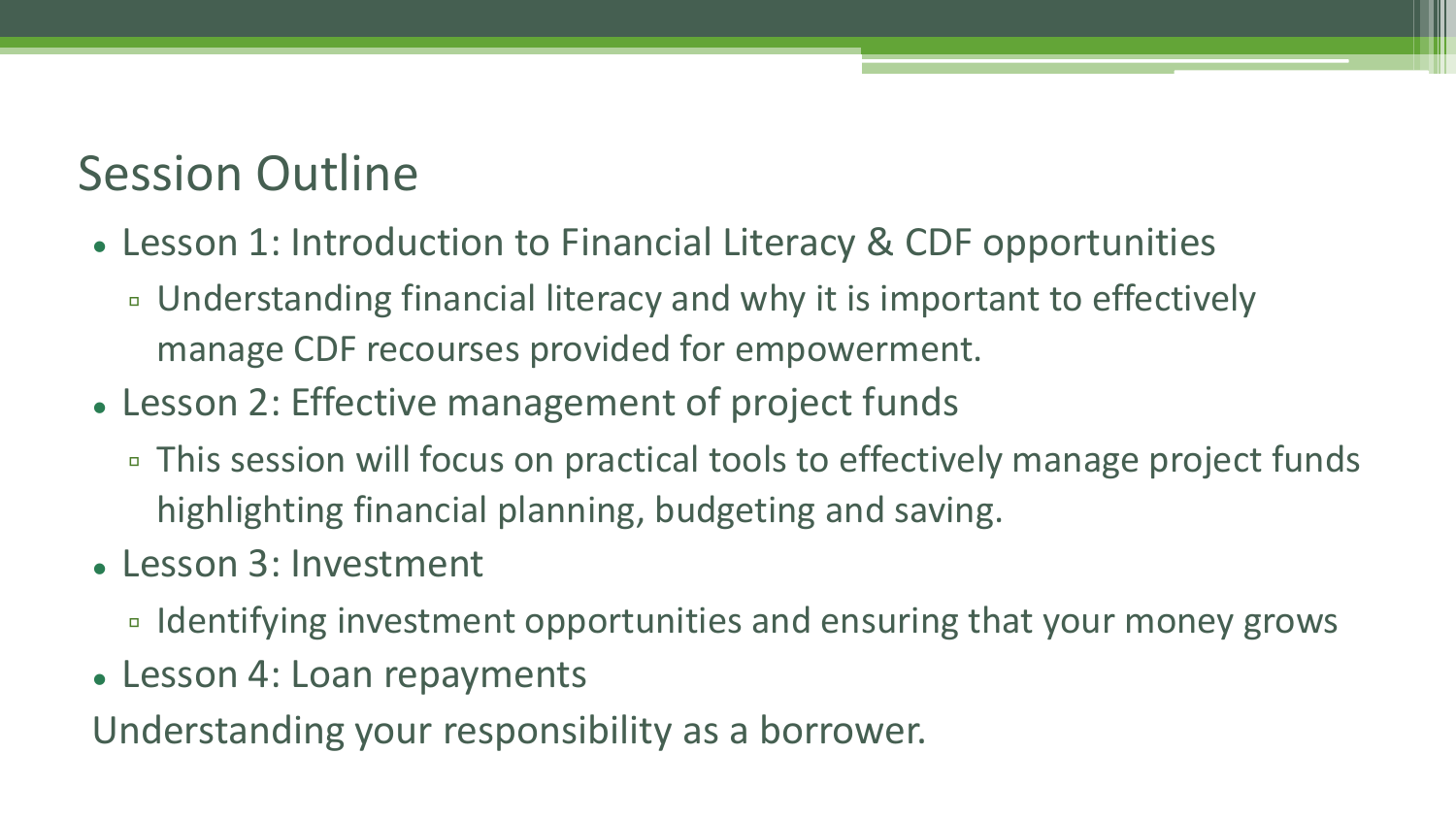### Lesson 1: Introduction to Financial Literacy & Empowering programs

- The government of Zambia has allocated 25.7 million to CDF which fund is aimed at localizing development interventions/efforts through decentralization. The Constituency Development Fund (CDF) has three (3) components namely; Community Projects, Youth, Women and Community Empowerment, and Secondary Boarding School and Skills Development Bursaries. For the sake of this session we will focus on the Youth, Women and Community Empowerment.
- As part of this fund, government has set aside funds specifically for the empowerment of women, youth and persons with disabilities. In this session, we will look at CDF opportunities available to persons with disability and how to manage the fund effectively. These include
- 1) Seed money in form of grants given to Organised Groups, Clubs and Cooperatives.
- 2) Empowerment loans given to cooperatives and individuals with established small and medium scale businesses wishing to grow their businesses within the Constituency
- Empowerment of the women and other vulnerable persons will contribute towards the reduction of vulnerability and improving livelihoods of the community.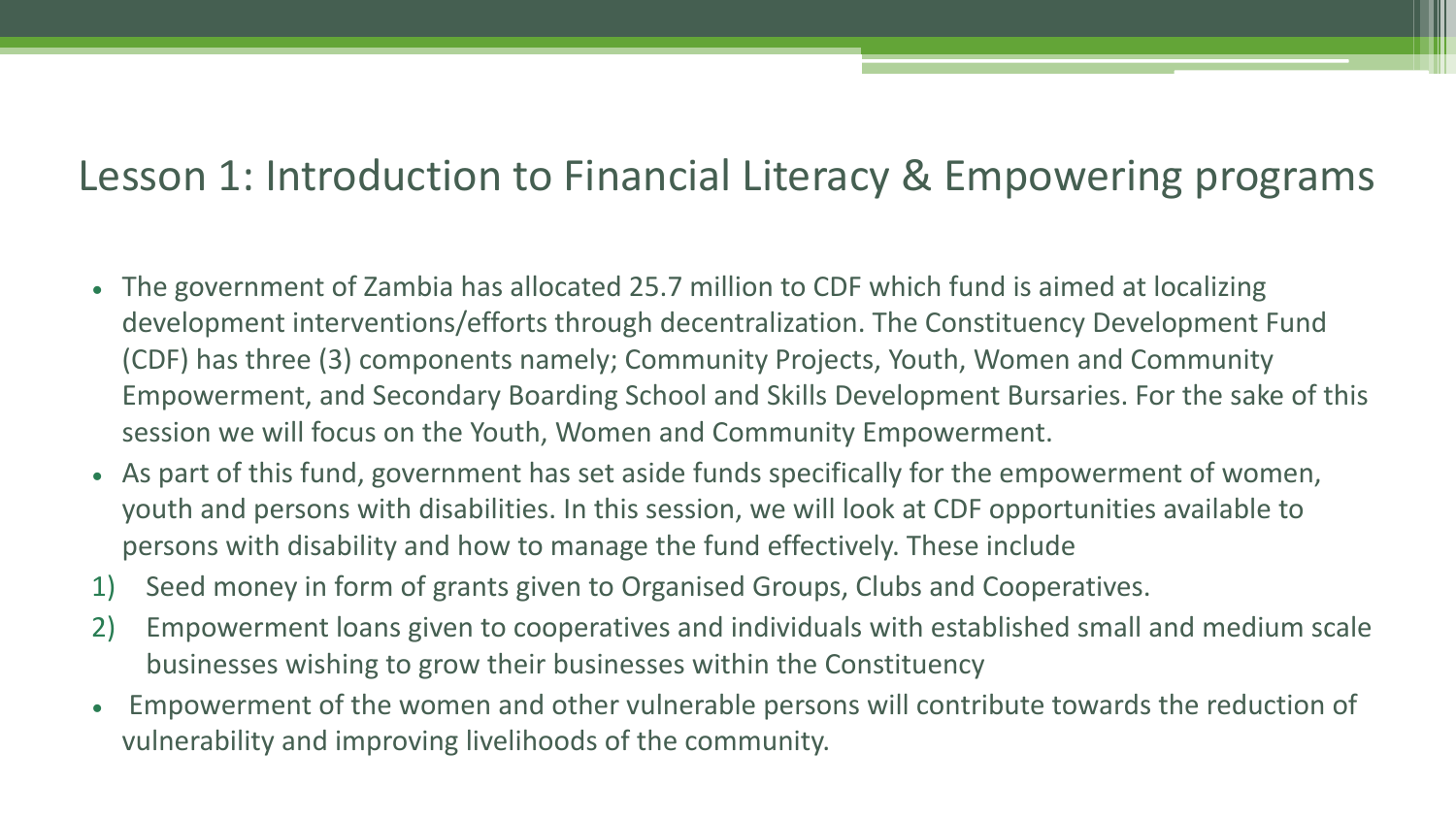## What is Financial Literacy?

Financial literacy refers to a set of skills and knowledge that allows individuals to make informed and effective decisions regarding money matters. Financial literacy is a combination of financial awareness, knowledge, skills, attitude and behavior necessary to make sound financial decisions and ultimately achieve individual financial wellbeing. Being financially literate means that you understand the basic financial principals such as:

- Financial planning
- Saving your money
- How and where to keep your money
- How to grow your money and ensure that it works for you
- How to track your income and expenditure
- How to access financial assistance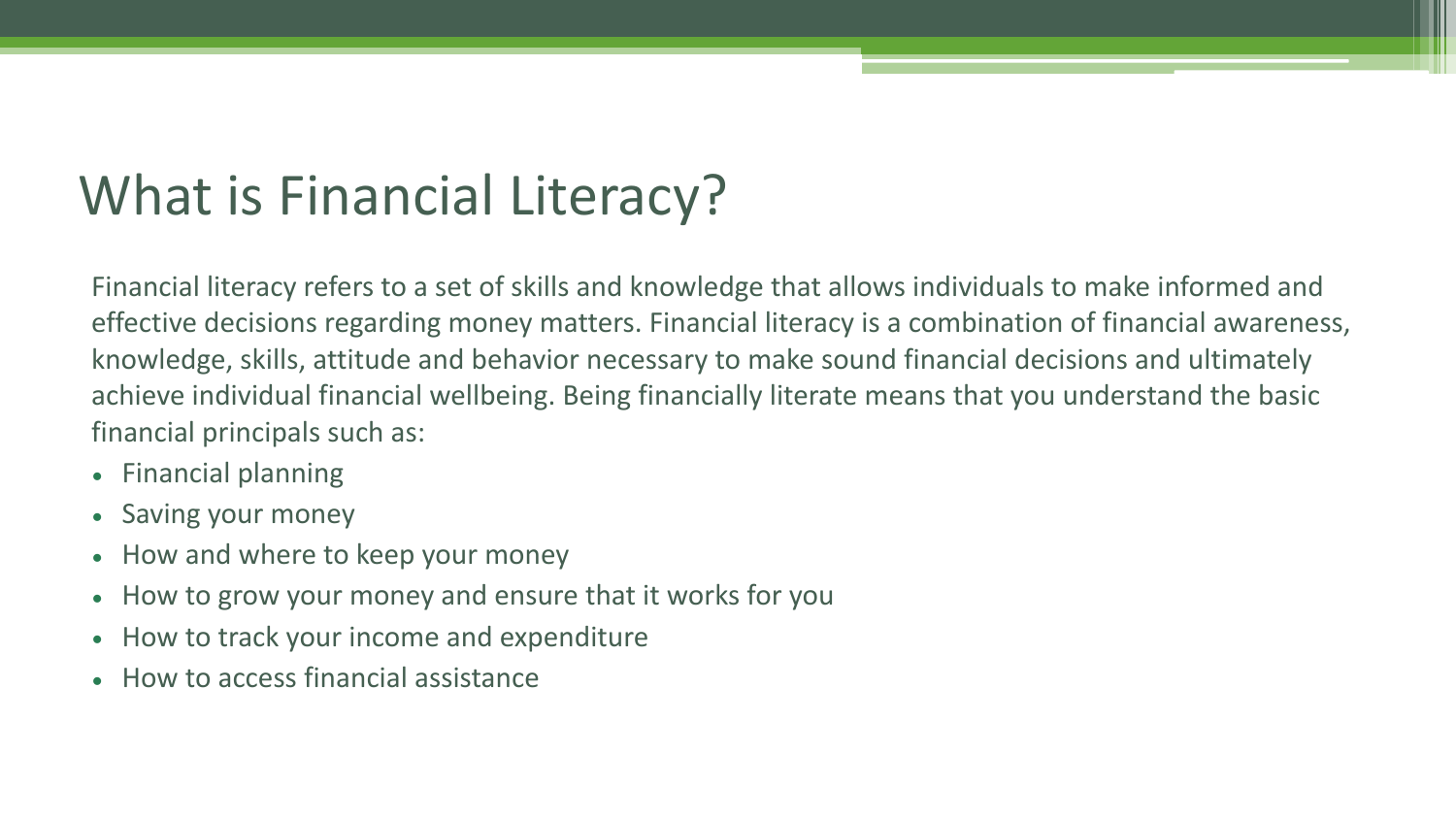### Why is Financial Literacy Important?

- An individual who is financially literate makes good decisions on money matters
- Has money to meet emergencies and for other important things (from his/ her savings)
- You will also be able to convince others to lend you money
- There is a big chance that one will not make poor financial decisions that can harm his or her family and business
- To have knowledge that improves one's understanding of personal financial issues
- To have skills that enables one to apply financial literacy knowledge to manage one's personal finances
- To develop confidence and attitude that enables one be sufficiently self-assured to make decisions relating to one's personal finances.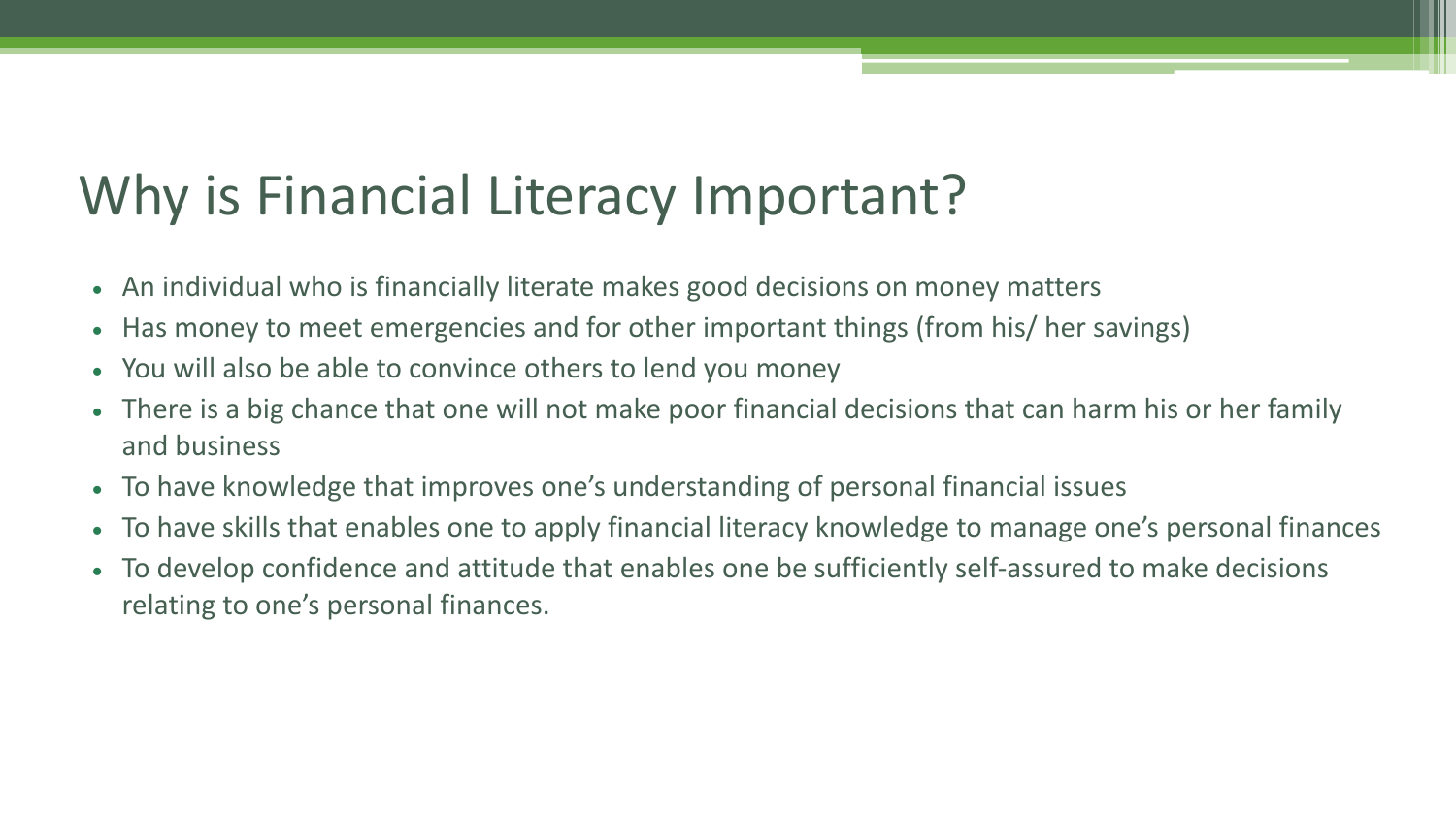### Lesson 2: Effective Management of Project Funds

The first step to effective financial management is financial planning. Financial planning is the process of setting financial goals and developing strategies to achieve them. Financial planning is the process of identifying financial goals and setting them considering the time and resource required to achieve them.

#### • **Mwape's story**

25-year-old Mwape of Chifubu constituency in Ndola district lives with her grandmother and younger siblings and supports the family through her small business. She would like to go to university to study agricultural economics but does not have the funds to pay for her education. She has heard about CDF which has been set aside to empower young people. Mwape visited her constituency office to find out what she needed to do to access an empowerment loan to improve her small business so that she can earn money to continue to support her family and to further her education.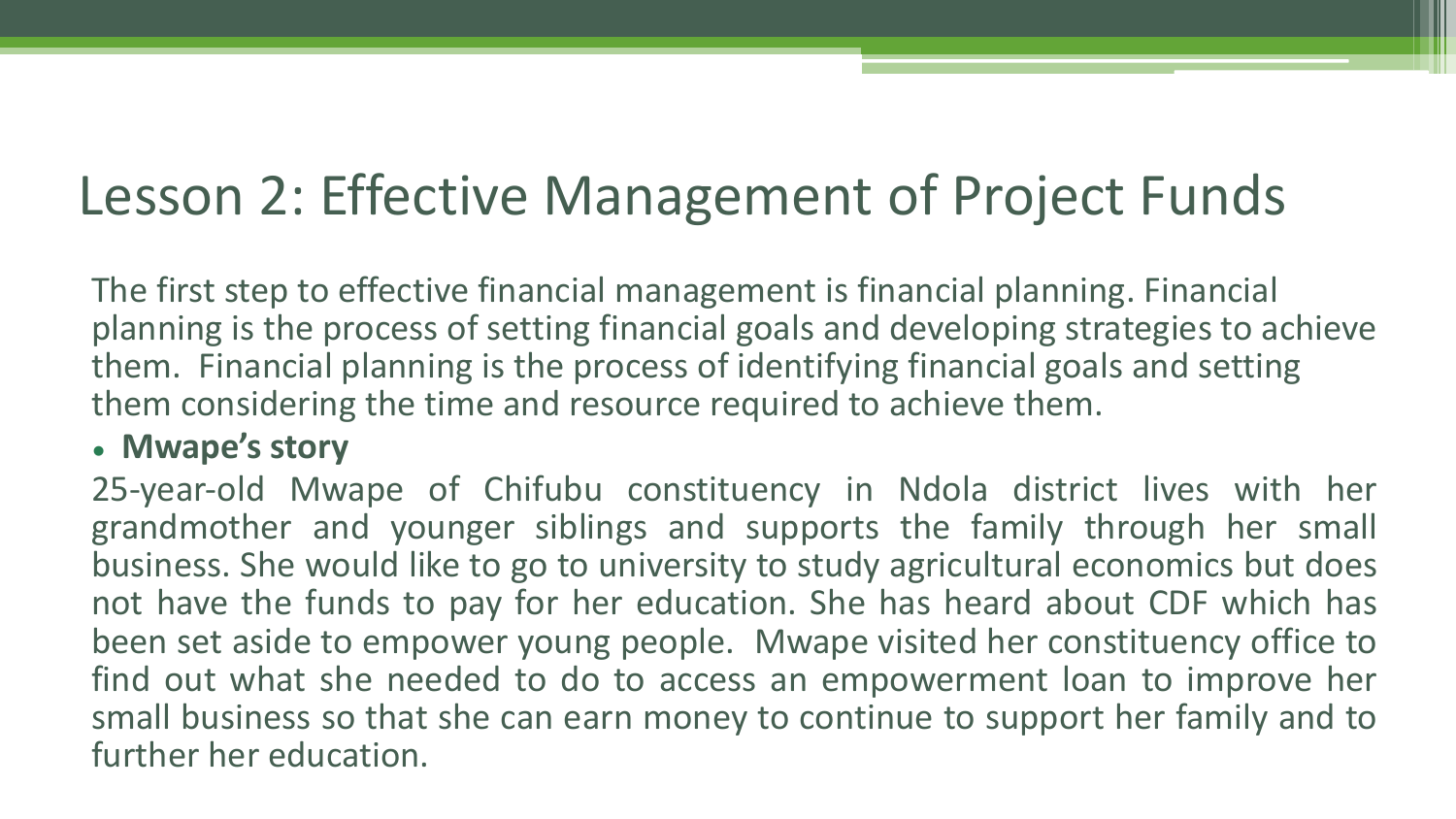### • **What can you identify as Mwape's goals?**

*(To further her education, provide for her family's household needs, expand her small business),* 

### • **Which of her goals can be met in a short time?**

*Short term – Expand business through CDF loan*

• **Which goal takes a long time to achieve?**

*Long-term – education and household needs.*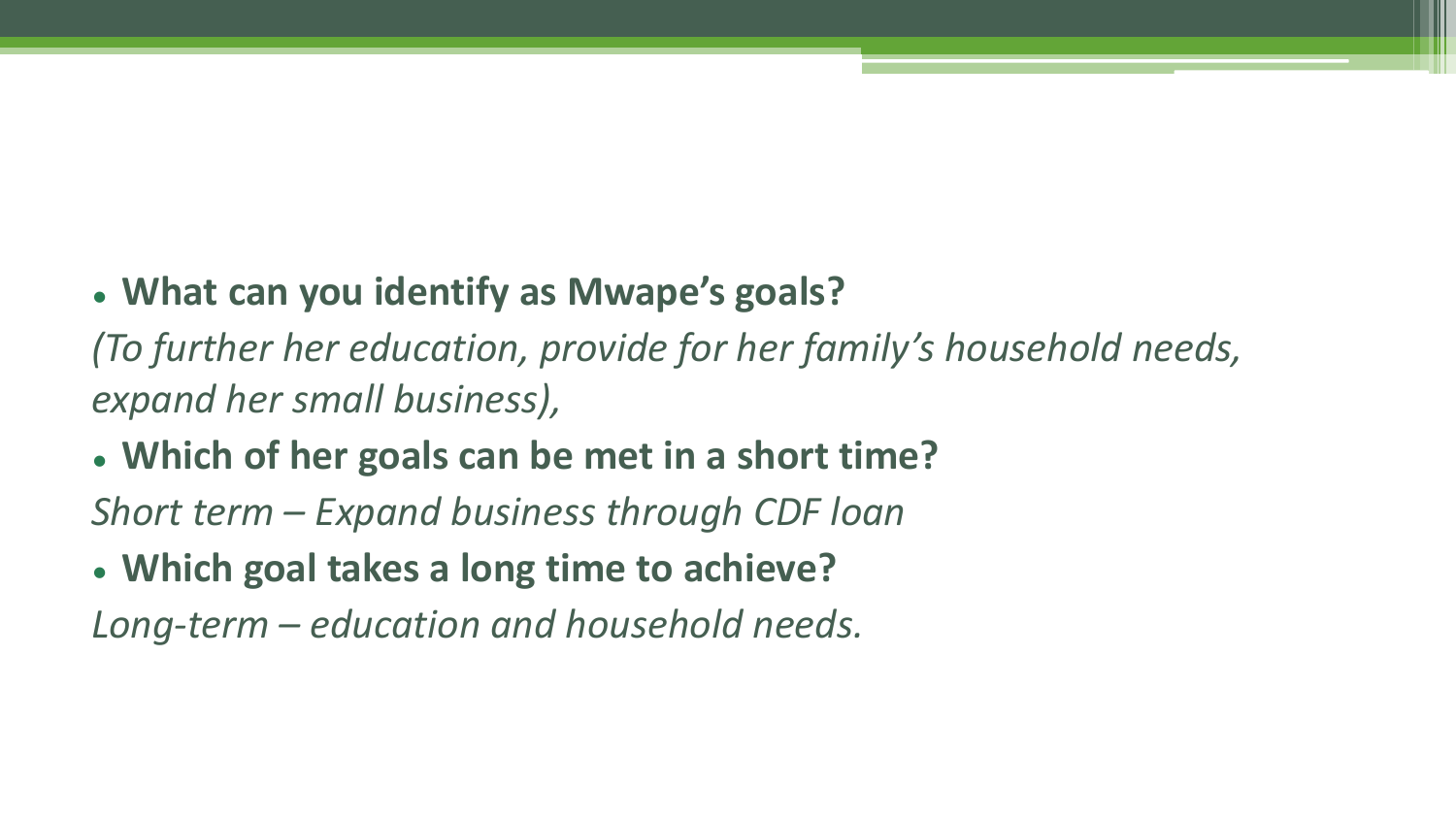# Important tips for financial planning

In order to achieve your goals for the future, you need to:

- Figure out the amount of money you earn and spend on basic needs,
- Determine the costs of your goals,
- Make decisions about how much to save, how to pay off debt and how much to invest in your business,
- Decide on the timing for doing these things.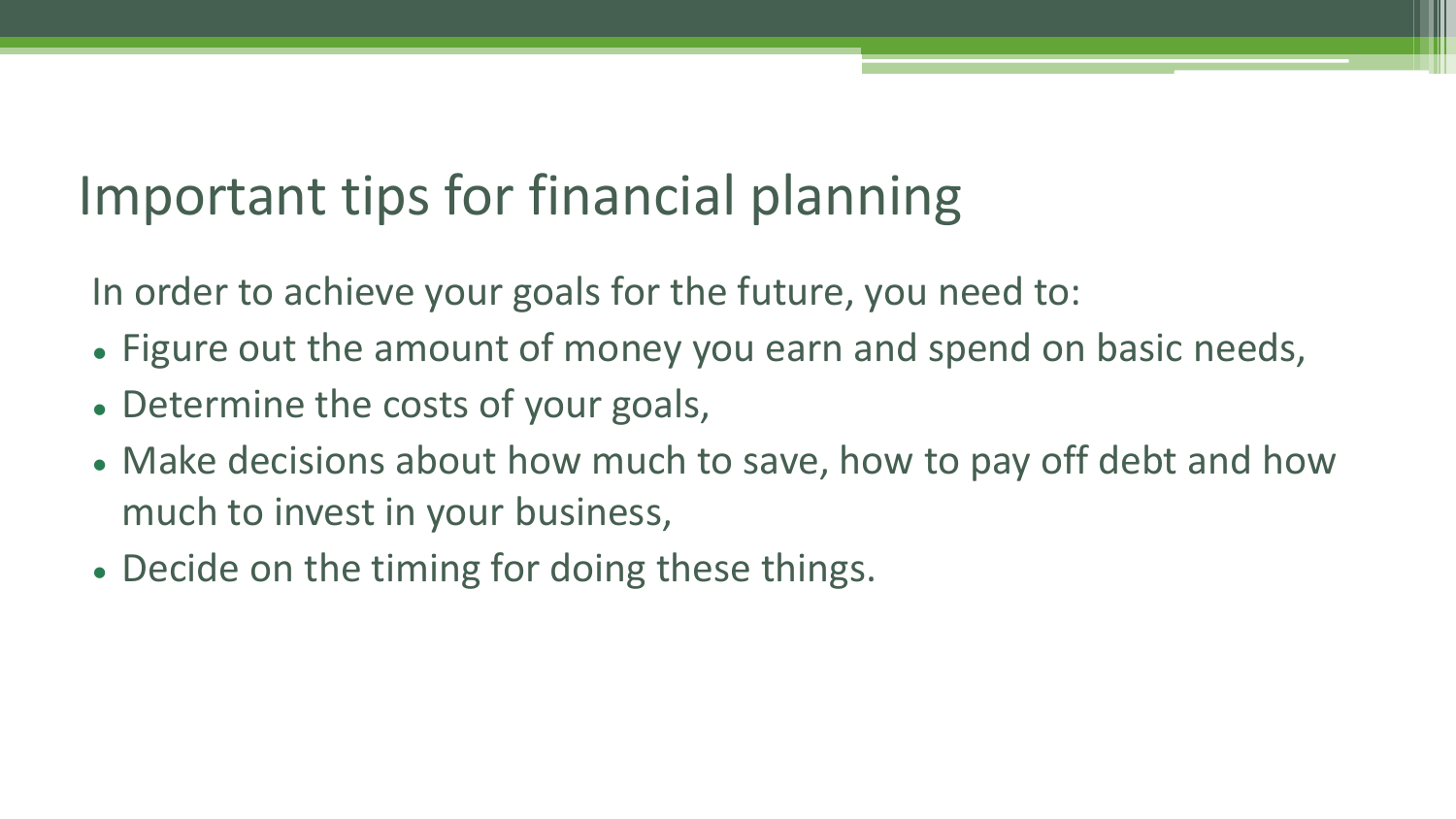## Budget Planning

- **Budget planning is a financial management practice that** helps you to track/ follow up the money you earn and the money you spend. It is a summary of estimated income and how it will be spent over a defined period of time. Money coming in is called **income** and money going out is called **expenses. Budgeting** is the process of planning your expenses so that they are less than your income. A secret to effective financial management is to **K**eep **E**xpenses **Below I**ncome
- An important key to successful budgeting is answering the question why. Depending on your situation, the answer could be to save or get more control over your money.
- Why is it important for a CDF grantee or borrower to have a project budget?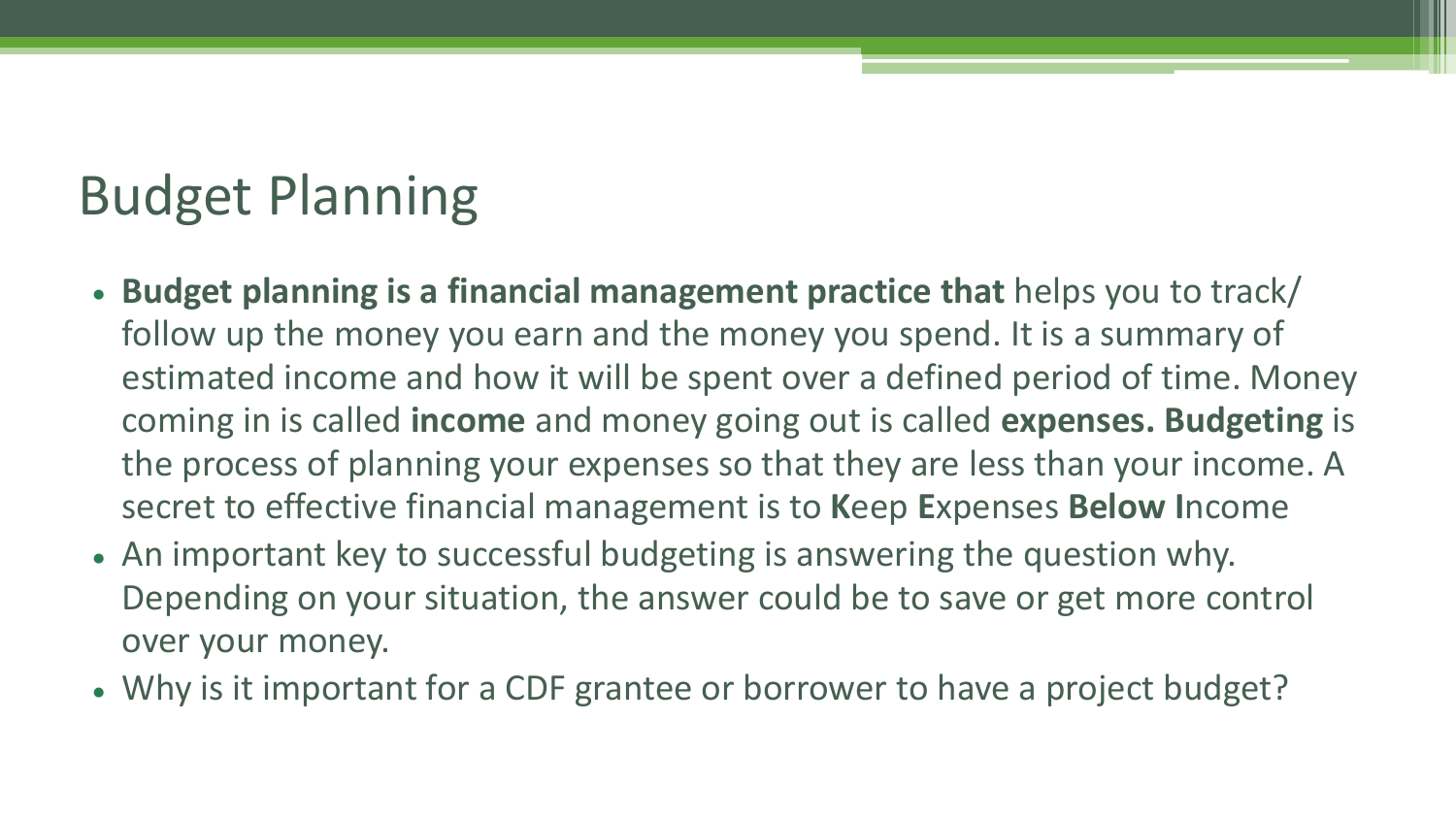### Importance of Budgeting

- It ensures that you will always have enough money for the things you need and the things that are important to achieve the project objectives.
- Following your budget or spending plan helps to keep you out of debt or helps you work your way out of debt
- It helps you to balance your expenses with your income.
- Keeps you focused on your money goals
- It enables you to give accountability to your constituency about how you use the money they give you.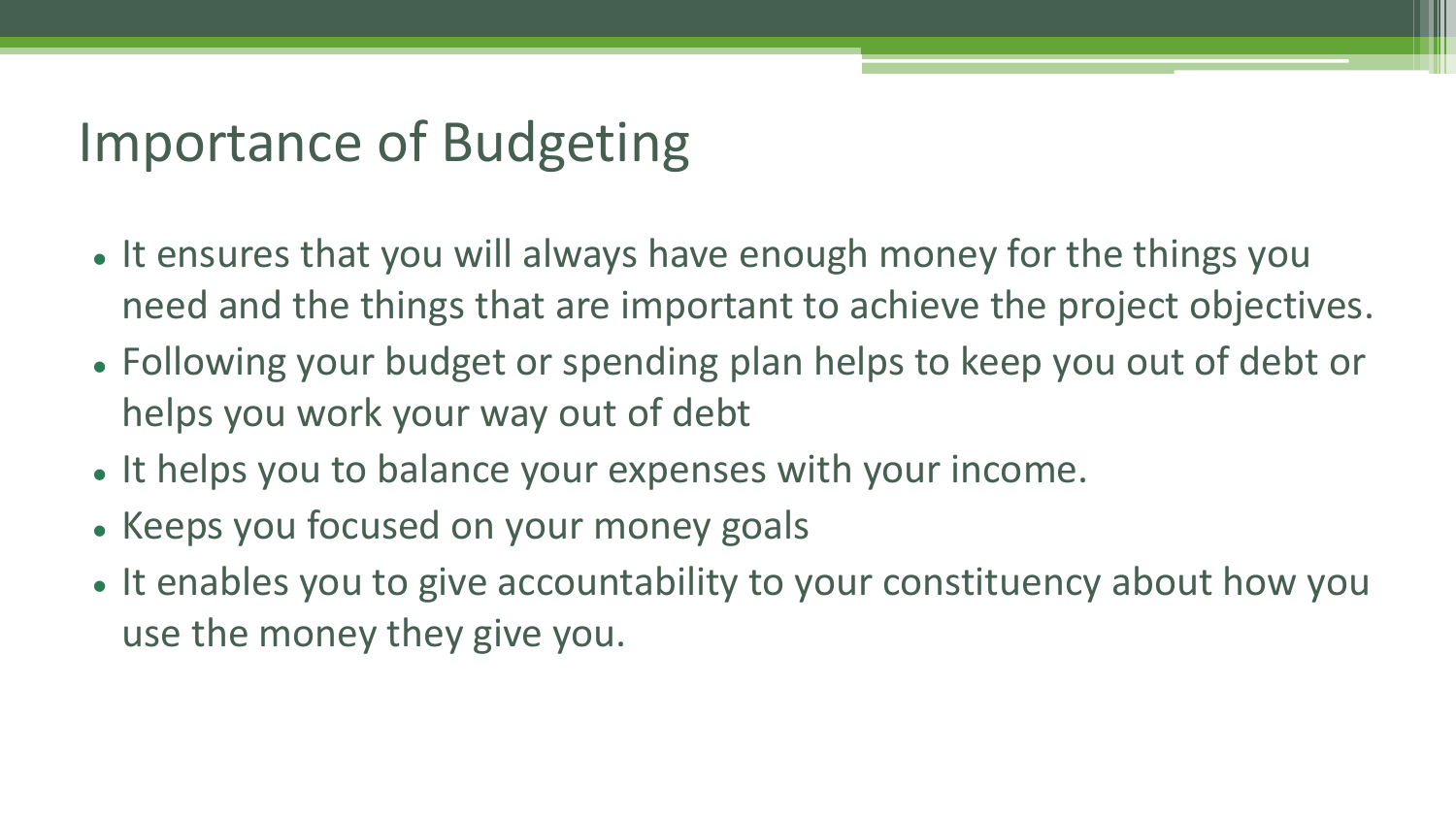### Tips on how to succeed at budgeting

**Understanding wants and needs**. An item is probably a "want" if it is possible to delay buying an item, substitute something less expensive, or to use something you already own. Wants are things you might want but don't need to live. Almost every experience and activity, from going out with friends to shopping is a want. On the other hand, if the purchase is for something necessary to survive, like food or scholastic materials, it's likely a "need." Before you buy something, ask yourself, "Do I need this item, or do I just want it?" You may be surprised at how many things are actually "wants."

#### **Do not budget more than 90% of income**

• Aim to spend no more than 90% of your income. That way, you'll have the other 10% left to save for your big-picture items. These big-picture items can be short term (like reading materials) or long term (like saving to buy land).

#### **Watch the little things.**

• **50** Kwacha for a taxi, when you can use cheaper transportation and you will soon be faced with a budget collapse. Beware of the little expenses that are not included in your budget! don't hesitate to review and modify your budget. There is nothing wrong with making changes, but only make a few small changes at a time.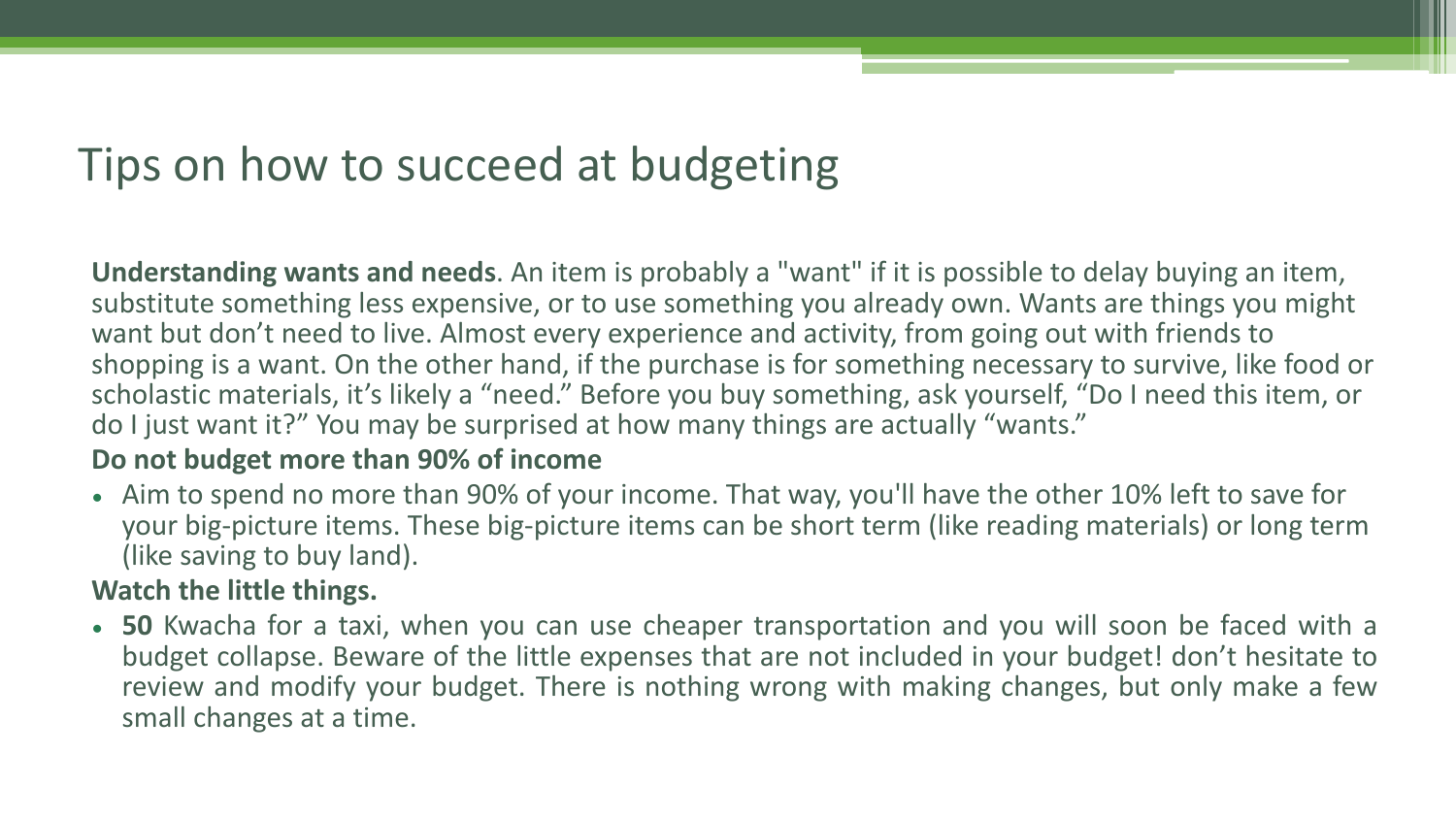# Saving Planning

- **Savings** is money that is put aside in the present to be used in the futur**e** when it is needed. It is the part of income (the money you get) that is not spent on goods and services but accumulated or multiplied.
- A savings plan is a financial planning tool that strengthens financial management. The first step to developing a savings plan is identifying your savings goals.
- What do you need to save for, in the short term?
- What future long-term goals do you have?
- To achieve your financial goals, you will need a plan that states each goal, the amount of money you will need to achieve that goal, and the amount you will save each week or month over a defined period.
- To make this plan, you must look at your income, determine how much you have available to set aside as savings, and decide your savings priorities. Which goals are most important to you?
- A clear plan will help you know what to do, increase your discipline to save and be more successful in reaching your savings goals.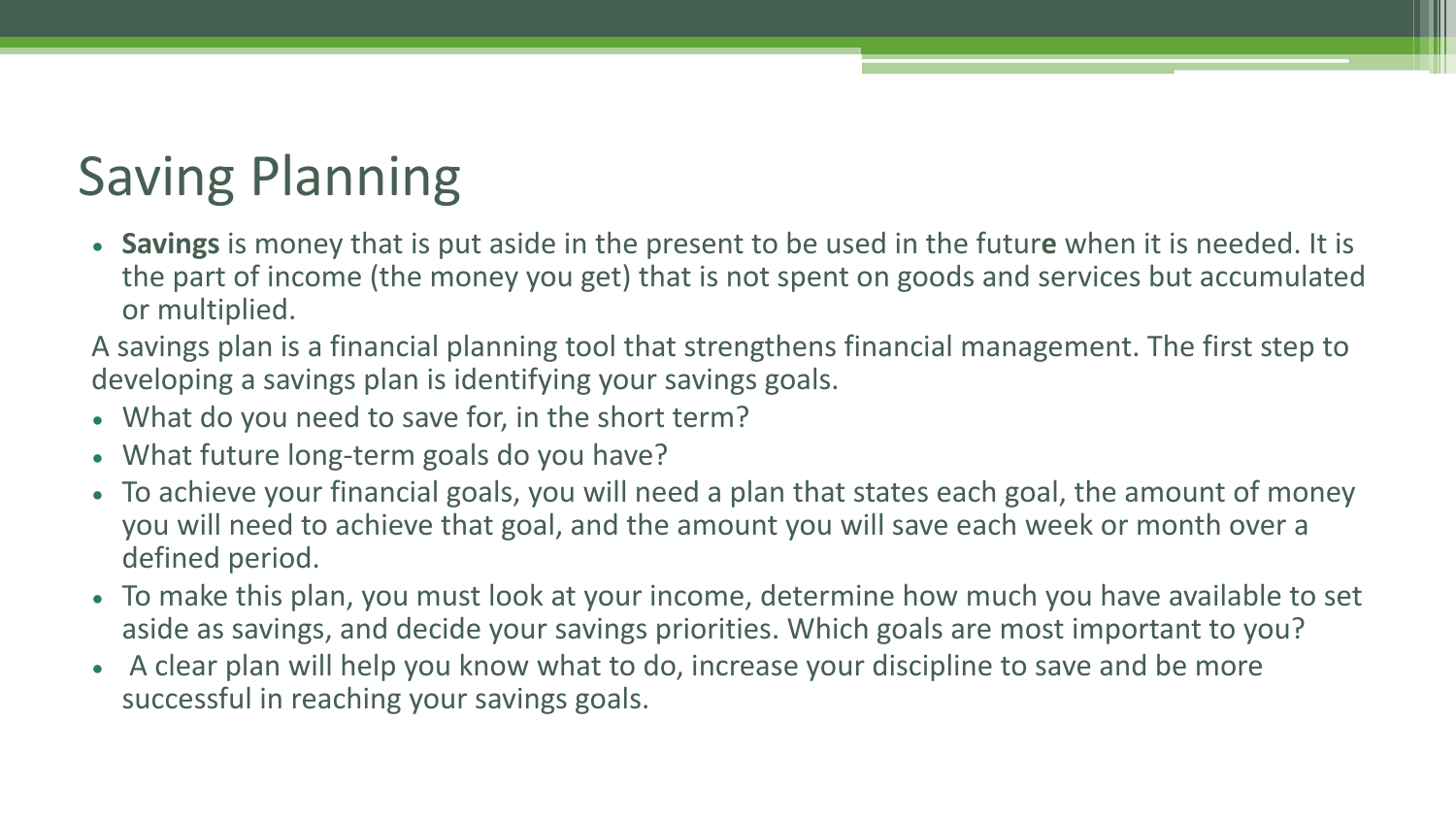## Saving Mechanisms

What are the ways people save in your community?

- There was once a time when people saved money in their homes. They would hide it under the ground or under the mattress but most people realized that their homes were not a safe place to keep money (since it could be stolen or lost in a fire). Instead of saving their money at home, they began to save their money elsewhere.
- People save in many different ways including; at home, in livestock, with savings groups, with microfinance institutions, with savings and credit cooperatives or with banks.

Which saving mechanism do you think is better? Why?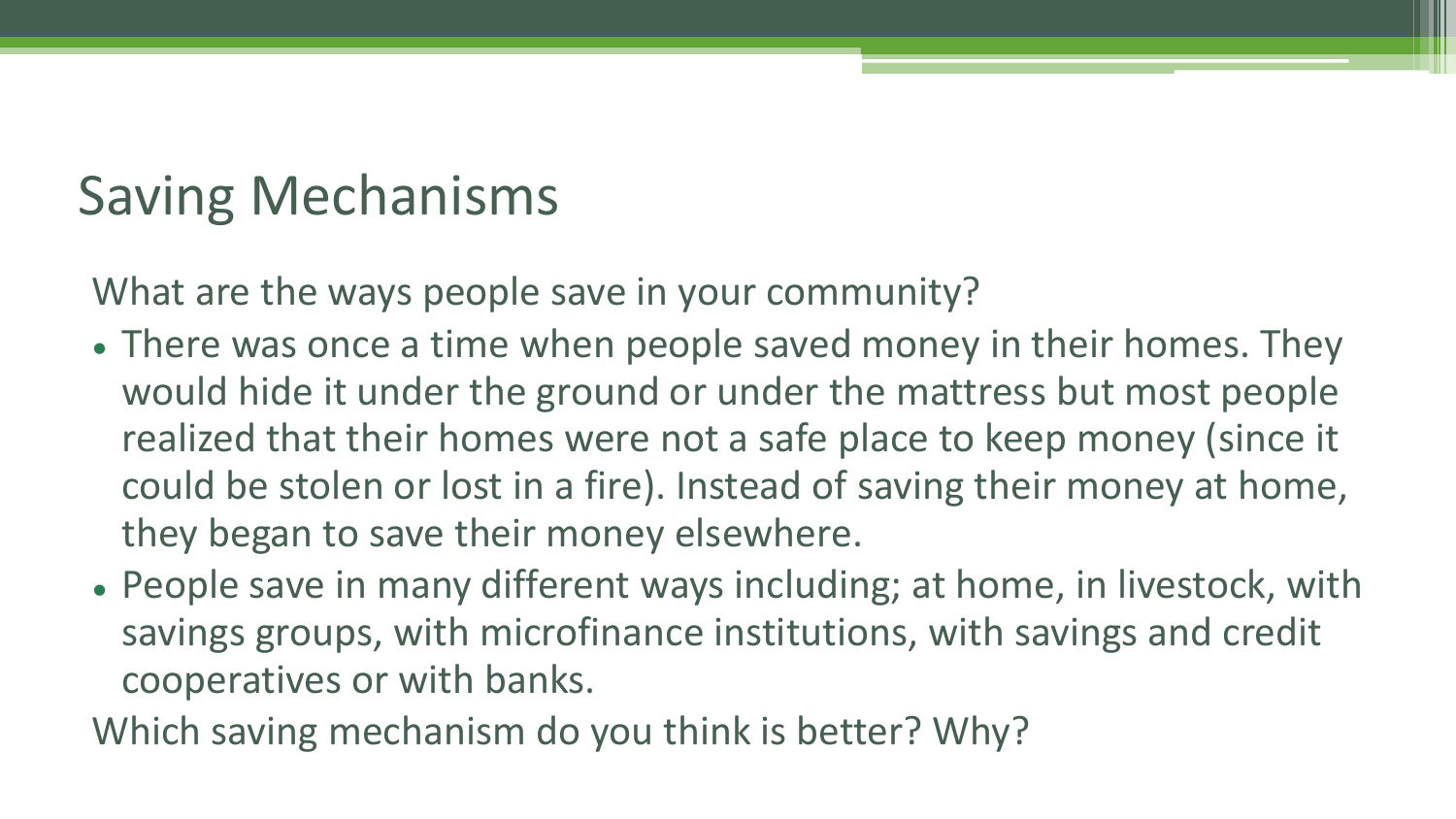- It's important to consider various factors. There are good places to save and risky places to save. Let us have a look at the characteristics of each place.
- **Good place,**
- Ease of Access
- Very safe
- Interest earned
- No charges on savings
- Enforces discipline
- **Risky Place,**
- Not safe
- No interest earned
- Charged
- Too easy to spend and waste on non-essentials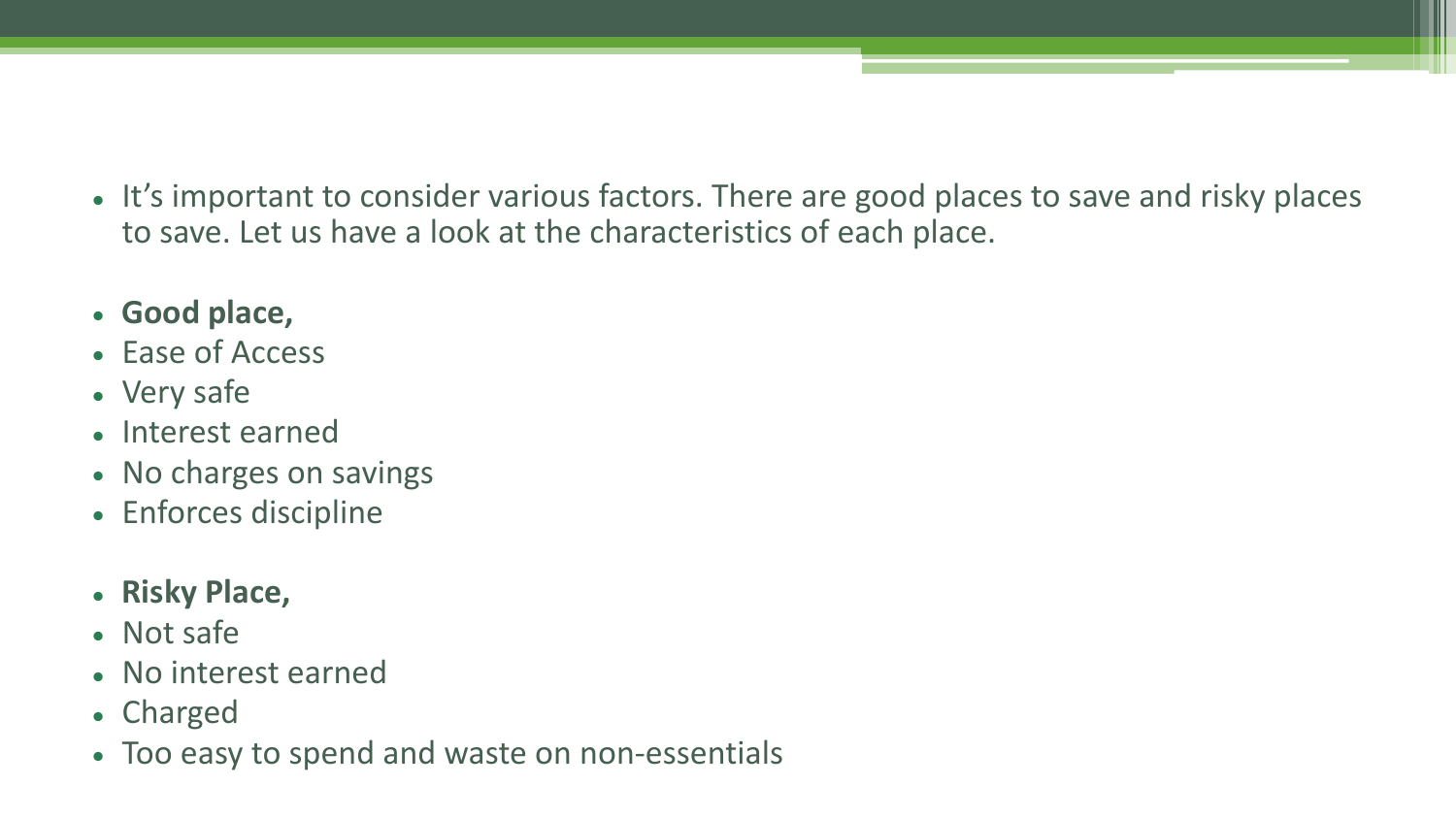### Lesson 3: Investments – How to grow your money

This discussion shall focus on achieving financial freedom through growing your money what we call Investments. It builds on the choices we make in saving and borrowing, and what we should do with this money. We shall discuss different options available for us to grow our money

- Investment means foregoing today's consumption for an activity that will bring you more income in future. It's a process of putting money in some place with the intention of making a financial gain. That is you choose not to spend your money on food, clothing, leisure, but you purchase an asset that will earn you more income.
- Investment means spending your money in ways that increase you're earning ability. This includes starting or expanding a business, buying livestock, buying shares in a village saving group, going for further studies and building a house.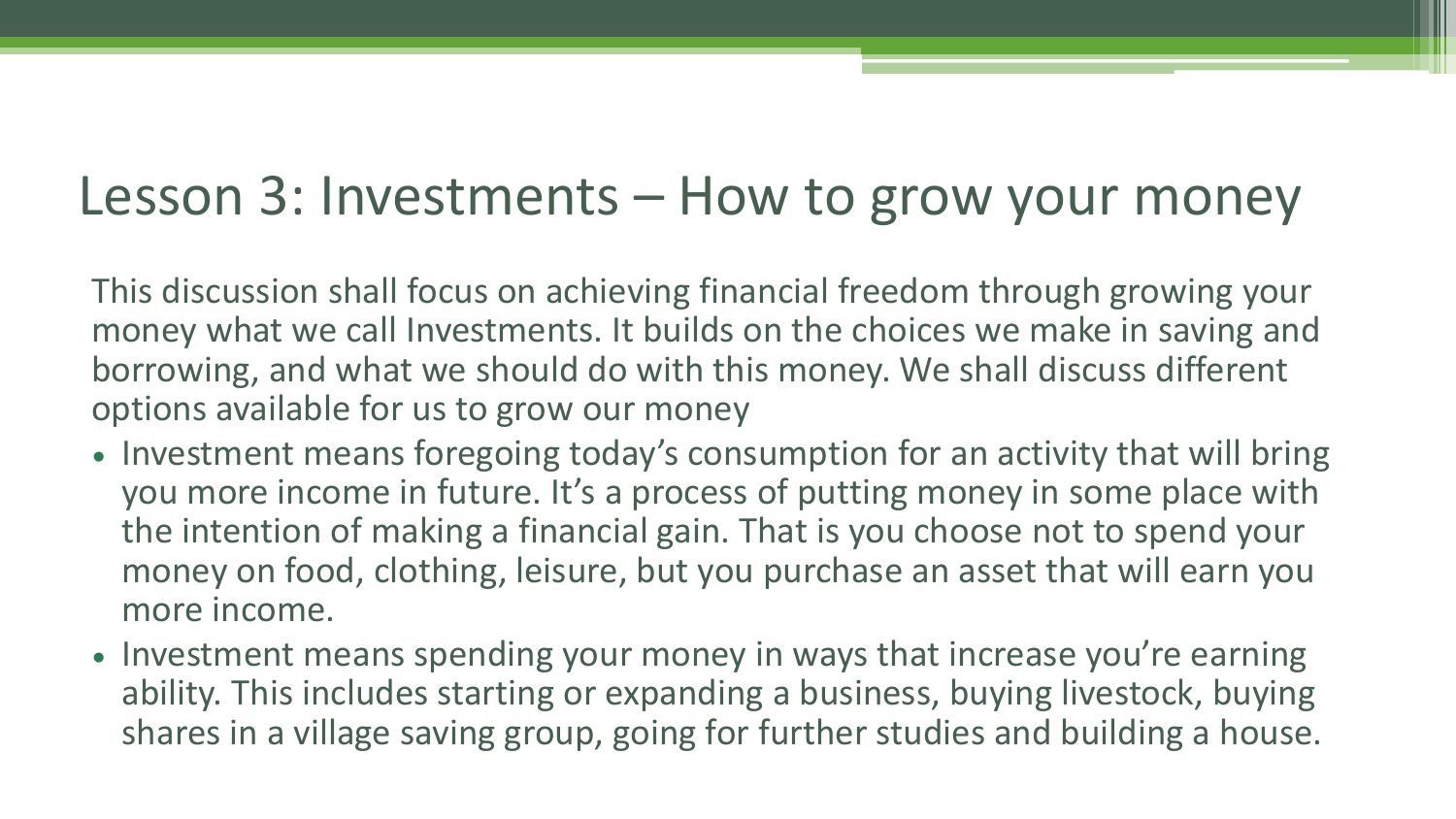## Different types of investment

There are three types of investments and they are classified according to the time it takes before the investor starts getting returns/profits. These include:

- **Short-term investments**: The money invested is expected to bring returns (income) soon. The period it takes before the expected returns are received is normally less than two years. Investments may include but are not limited to, starting a business e.g. a saloon, buying a bull or a dairy cow.
- **Medium-term investments**: These are investments that take some years before one can earn from them. Cash is expected to start flowing after two years; it could come as a lump sum or regular flow of cash. Examples include but are not limited to buying shares of a quoted company so as to earn dividend or developing your farm to increase productivity.
- **Long-term investments**: These are investments that require a lot of money and take long before realizing income from them. Their income may start flowing after completion but will take long before you get the money you put into the project. The time it takes to get your money back is long. These include investments into buildings (real estate) and buying a farm.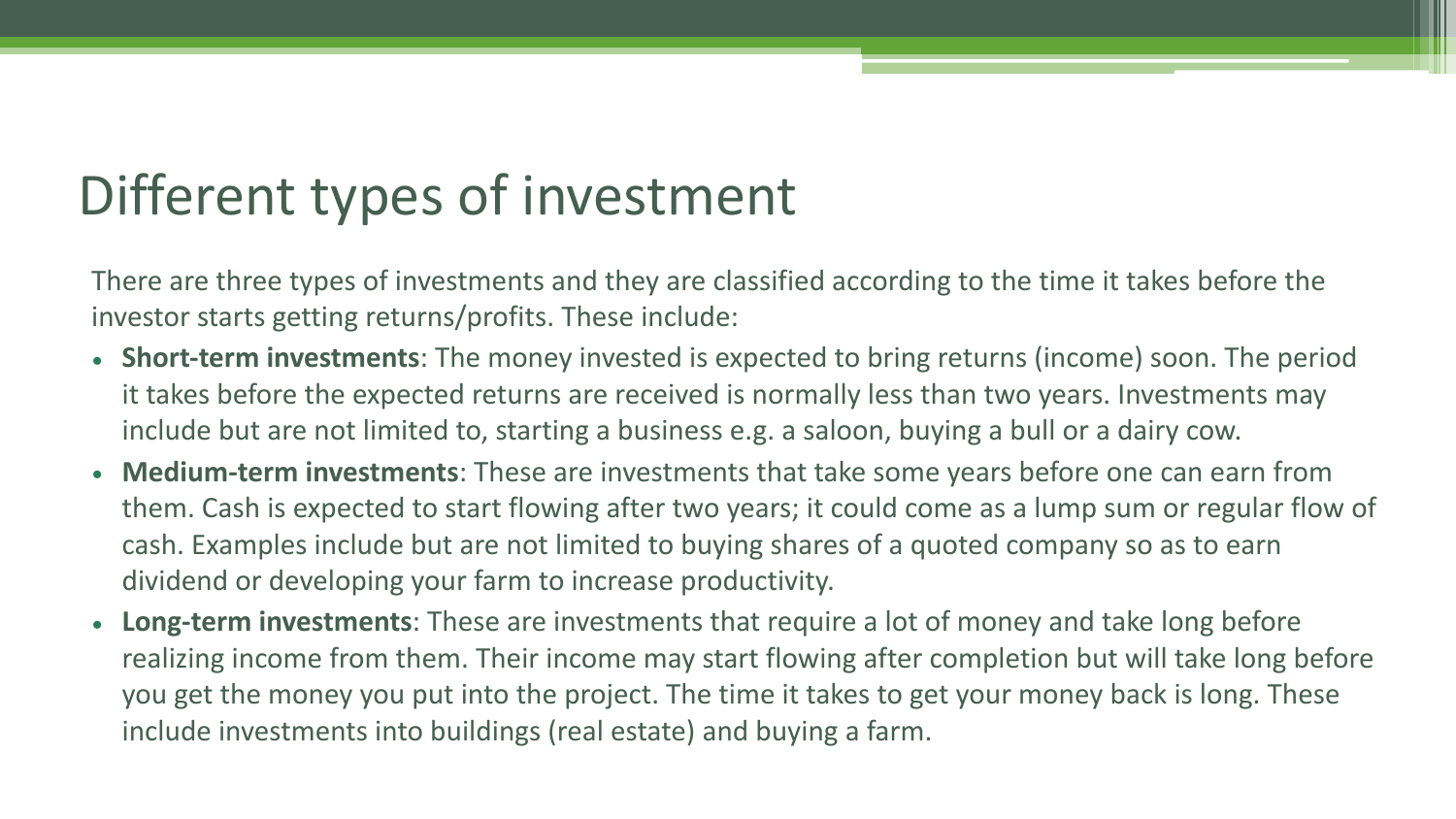# Reasons to grow your money/invest

Here are some key reasons why you should consider investing/ growing your money:

- You generate additional resources to protect your future wellbeing.
- You achieve your financial goals such as buying a bicycle, buying a garden and starting a business.
- You accumulate resources for further education.
- You accumulate resources to care for, ageing parents and other relatives.
- You secure your income for when you are too old to work.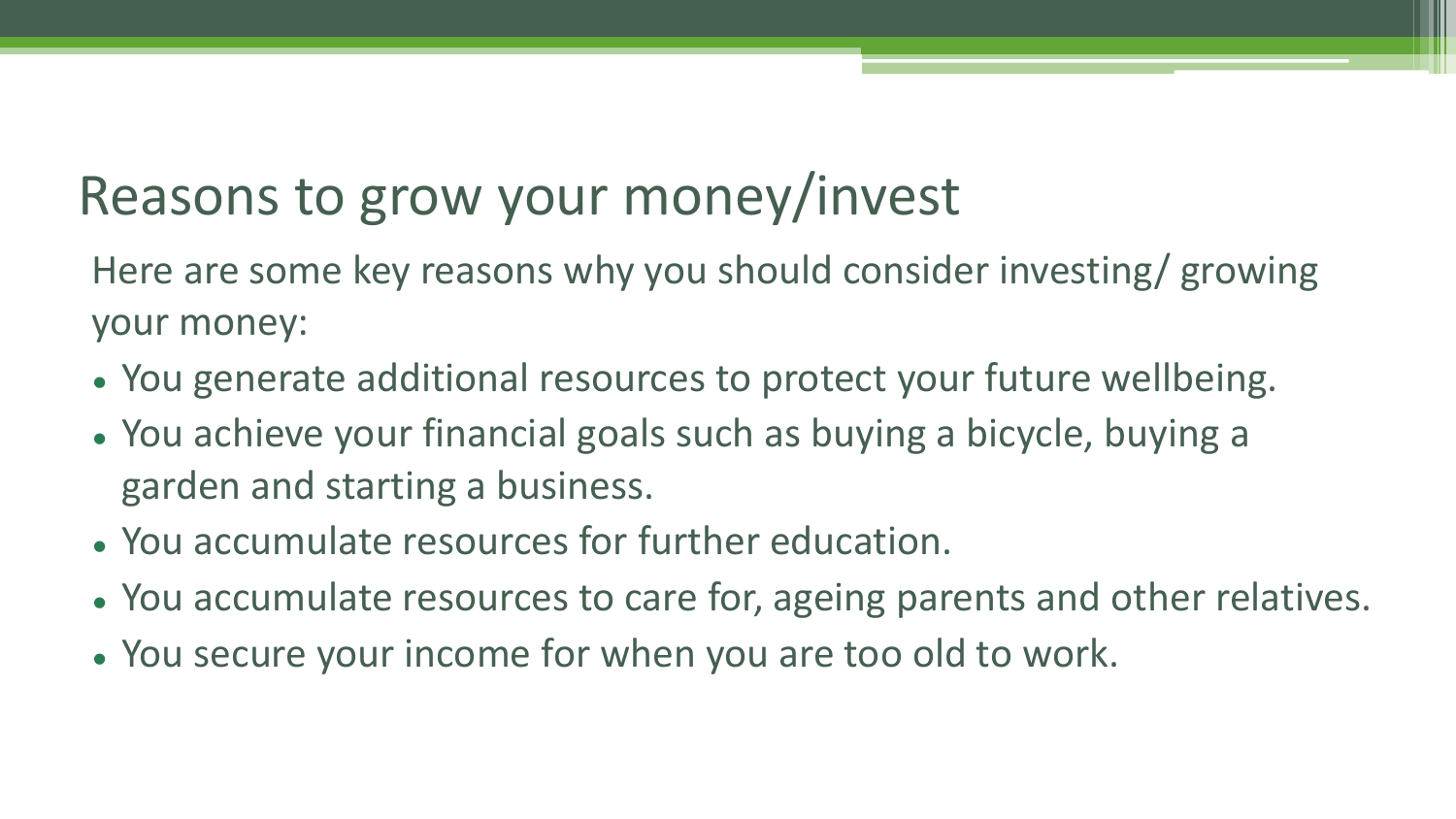- You contribute to the growth of our national economy as your investment is deployed in the productive sector of the economy.
- You preserve the value of your money against inflation.
- You create employment opportunities.
- You increase your ability to earn more income.
- It's almost impossible to increase our earnings without any form of investment.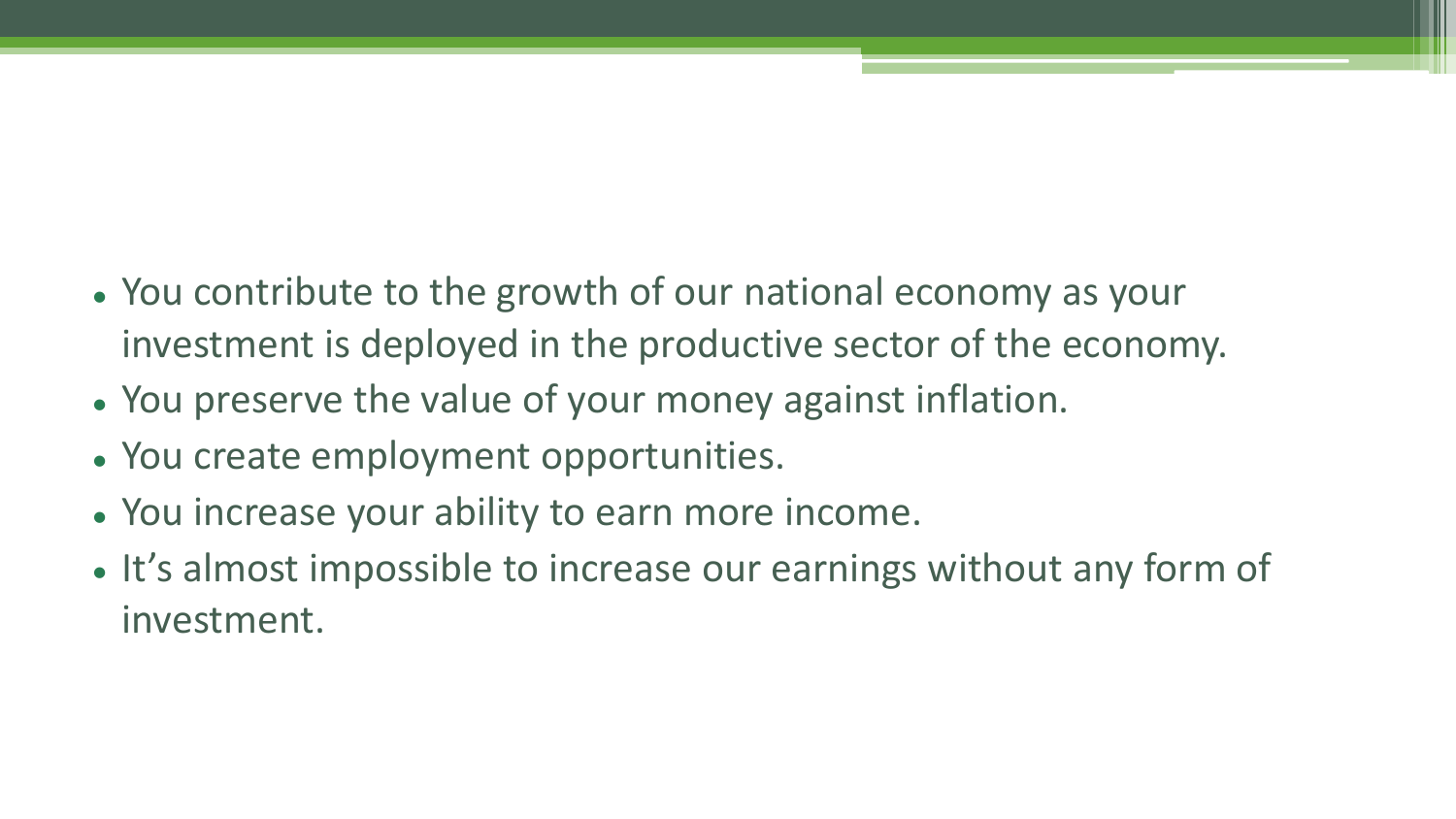### Developing an investment plan

- We now know what it means to invest and why we should invest. It's very important to have a goal and plan before an investment decision is done or undertaken. Creating an investment plan will help you reach your financial goals. This involves four steps outlined below
- 1). **Set specific and realistic goals**. For example, instead of saying you want to have enough money to go to college think about how much money you'll need. Your specific goal may be to save K10 every week until you get to college.
- 2). **Calculate how much you need to save each month**. If you need to have saved 1 million Kwacha by the time you're 65, how much will you need to save each month? Decide if that's a realistic amount for you to set aside each month. If not, you may need to adjust your goals.
- 3**). Choose your investment strategy.** If you're saving for long-term goals, you might choose more aggressive, higher-risk investments. If your goals are short term, you might choose lower-risk, conservative investments. Or you might want to take a more balanced approach.
- 4). **Develop an investment policy statement** Create an investment policy statement to guide your investment decisions.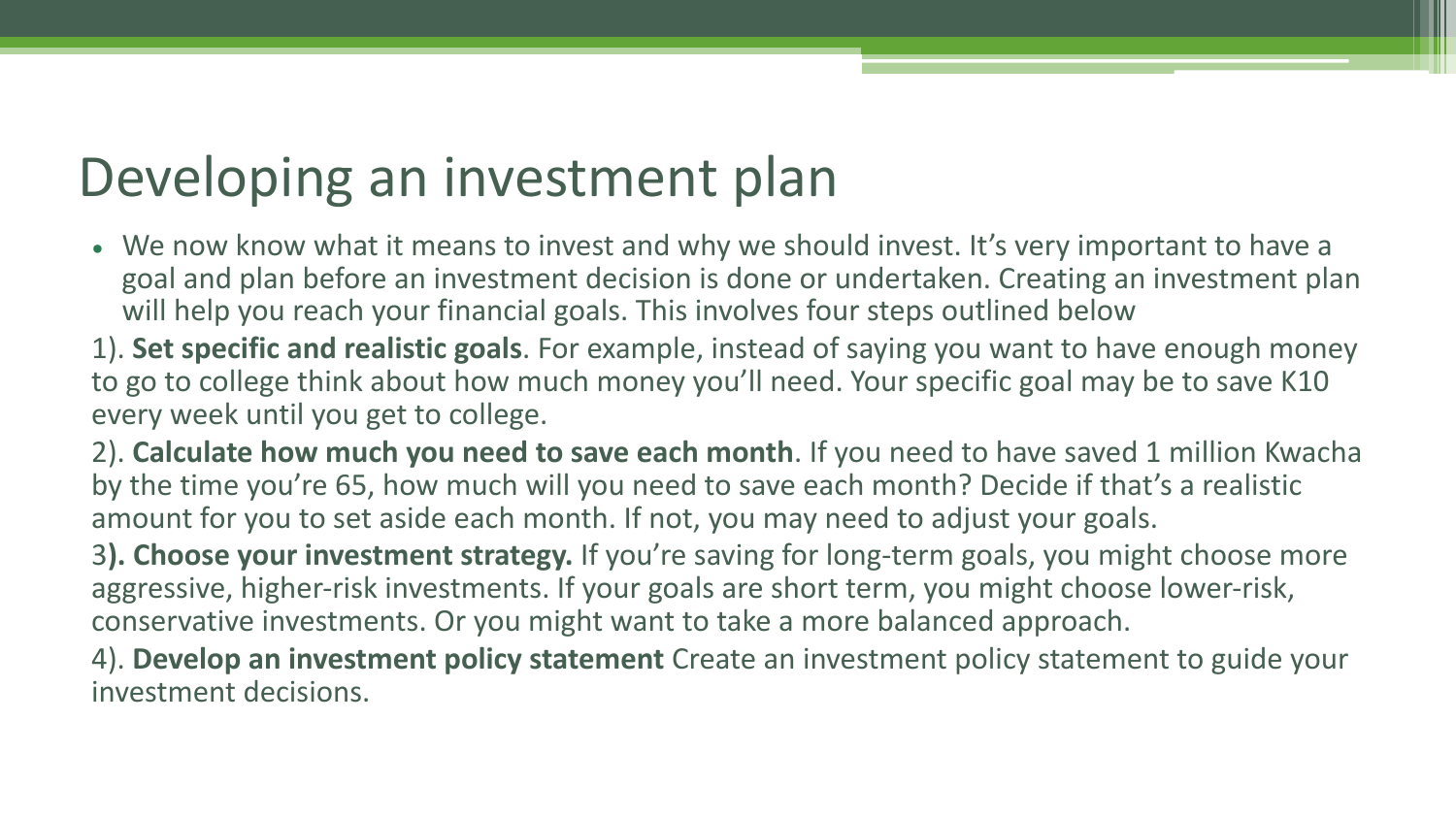Your investment policy statement should:

- Specify your investment goals and objectives,
- Describe the strategies that will help you meet your objectives,
- Describe your return expectations and time horizon,
- Include detailed information about how much risk you're willing to take,
- Include guidelines on the types of investments that make up your portfolio, and how accessible your rebalanced.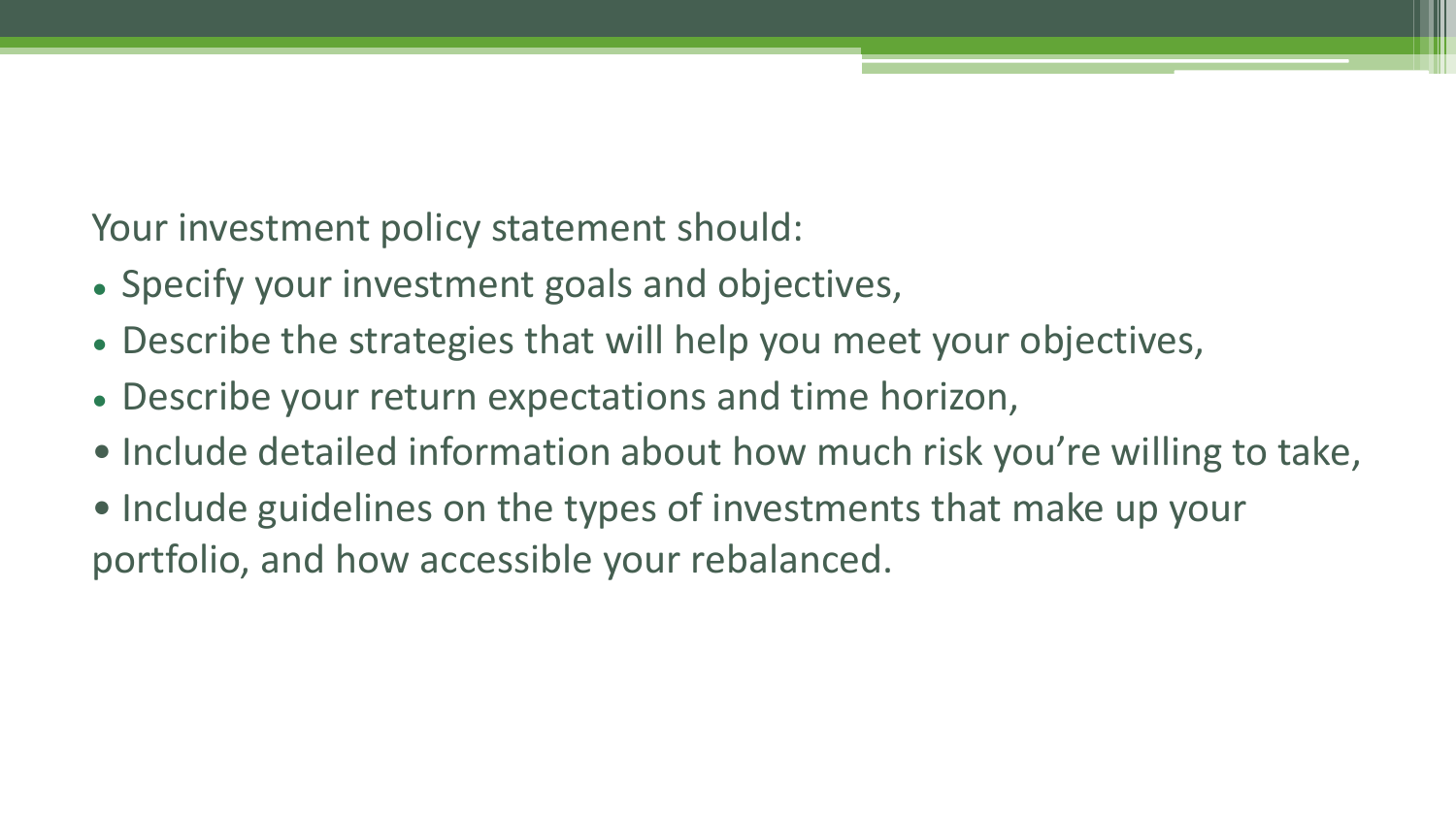### Lesson 4: Loan Repayments

This discuss highlights your responsibilities as a borrower or individual that has taken a loan.

A loan is money that the borrower can use temporarily. After a defined period of time, the money is repaid to the owner, usually with interest or a fee charged for use of the money.

### **What do you need to know before borrowing?**

- The amount of your loan repayment, including principal, interest and fees
- The sources of income and or savings you have to make those repayments
- That the asset you are buying with the loan will outlive the loan, and continue earning income for you.
- That the price you can charge for your goods financed with the loan money is high enough to both repay the loan and make a profit.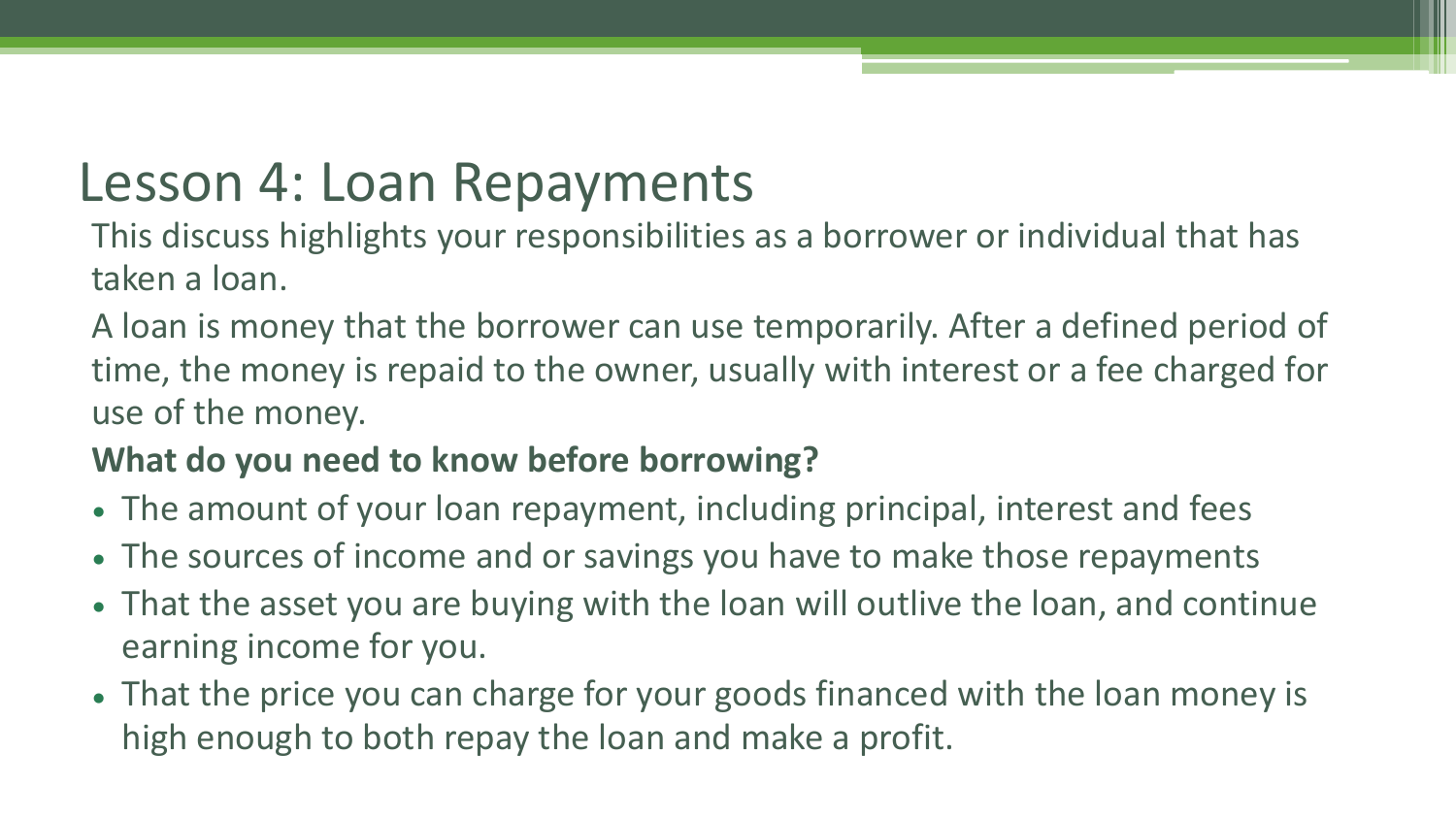• There are different ways to meet your needs. Some people use the money they have accumulated to put into business as they are able and one step at a time. Others borrow money to get started or to make a big change. The two stories below will show different pathways to business growth. Listen and think about which of these business women is most like you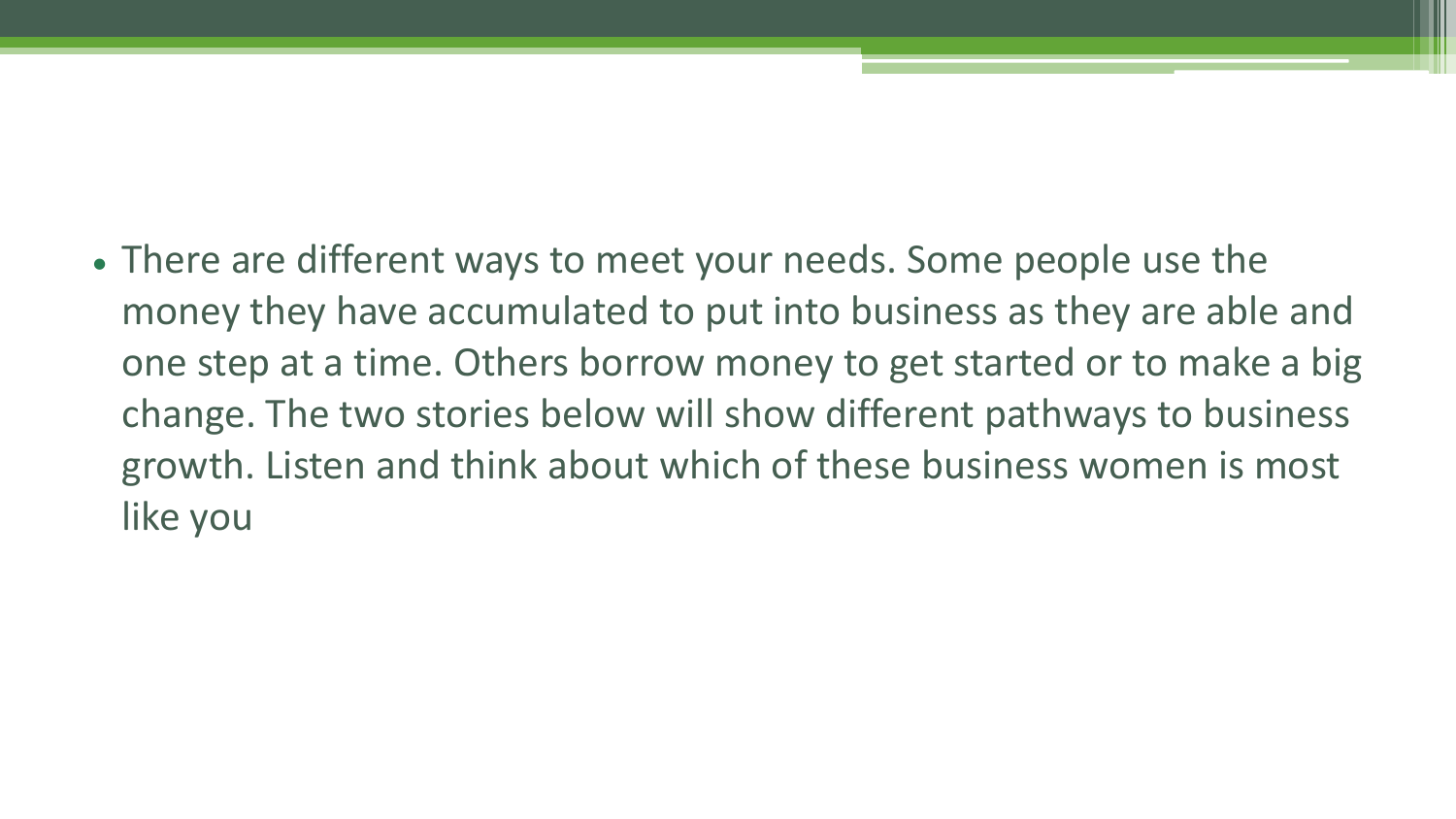# Chungu's story

• Chungu has fish business in the Green Market that she started with K1000. K600 came from her savings and K400 which her husband gave her. Although the business is very small, Aisha has a plan of expanding it, one step at a time. Every week, she tries to set aside K40 in her village savings group especially for her business. That way, every 3 or 4 months, she has enough money saved to buy something she needs to grow her business. She began buying larger quantities and greater variety of fish, and then she got a bigger stall where to sell her fish. Next, she wants to buy space in the new market and put another stall there. As her income increases, she can save more and plan bigger investments in her business.

#### **Questions**

- How is Chungu getting money for her business?
- (Uses money from her savings and her husband, she does not borrow, plans ahead and saves for her business investments).
- What difficulties does she face?
- (Can only grow as she is able to save, may miss an opportunity for expansion if she doesn't have enough money to invest.)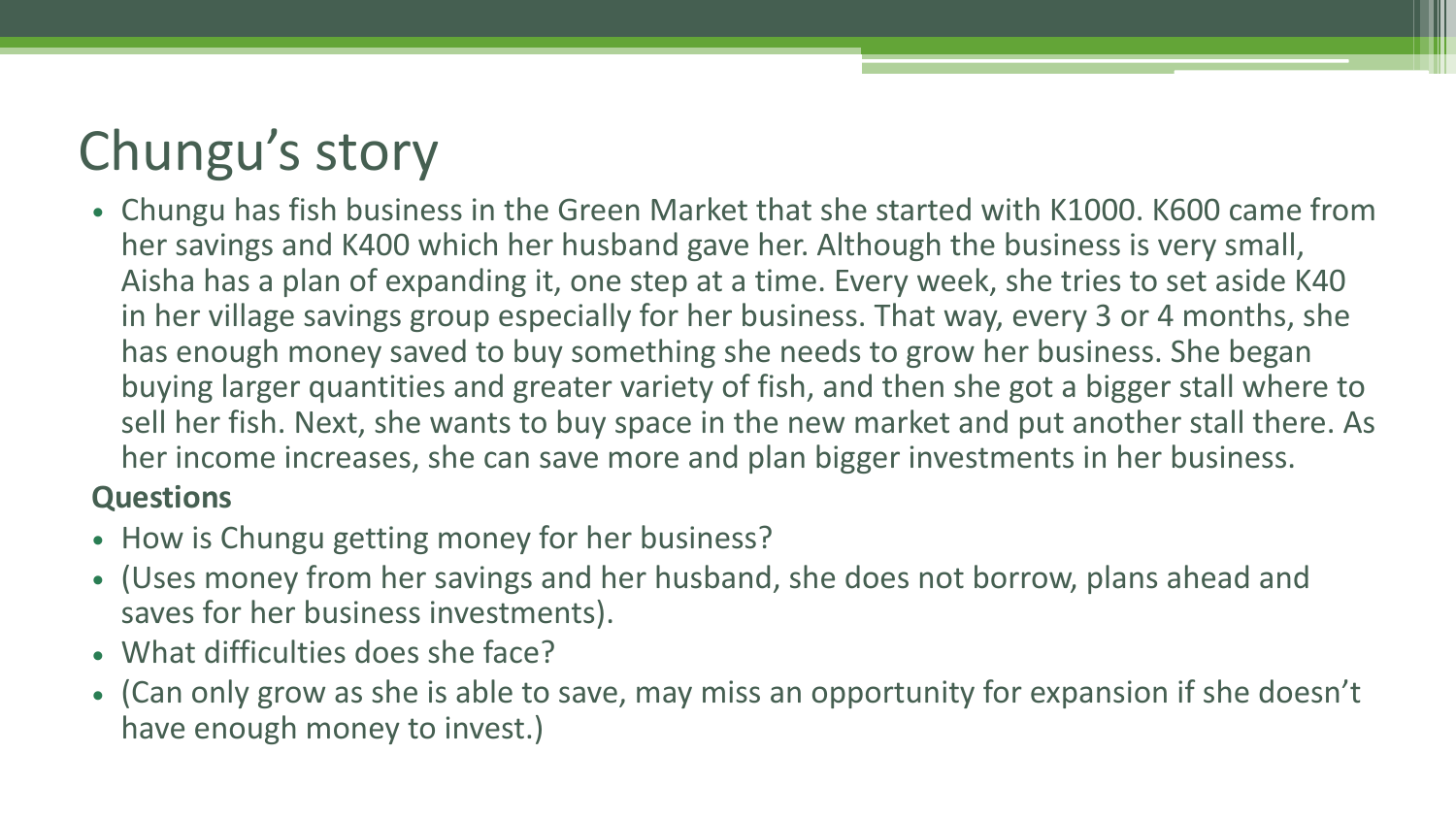### Misolo's story

• Misolo also has a fresh fish business that she started with K400 of her own money and a loan of K600. With the loan she had enough money to purchase a small refrigerator right away that enables her to store the fish for longer and sell it when its fresh she pays her weekly expenses, including her loan payment, on time every week, but can only save K20 at most per week. When a kiosk in the market became available for renting, Misolo saw a good business opportunity. With the fact that people in the market were increasing, she calculated that she will sell twice what she is currently selling. Because she needed to rent the kiosk right away or lose it, she borrowed K1000 from her brother-in-law.

#### **Questions**:

- How is Misolo getting money for her business? (Borrows most of her money, has little savings, borrows more to purchase assets, does not plan ahead the amount she needs.)
- What difficulties does she face? (If her sales do not increase as expected, she may have trouble paying her loan to her brother-in-law. With little in savings, she may be in trouble if she has emergency expenses.)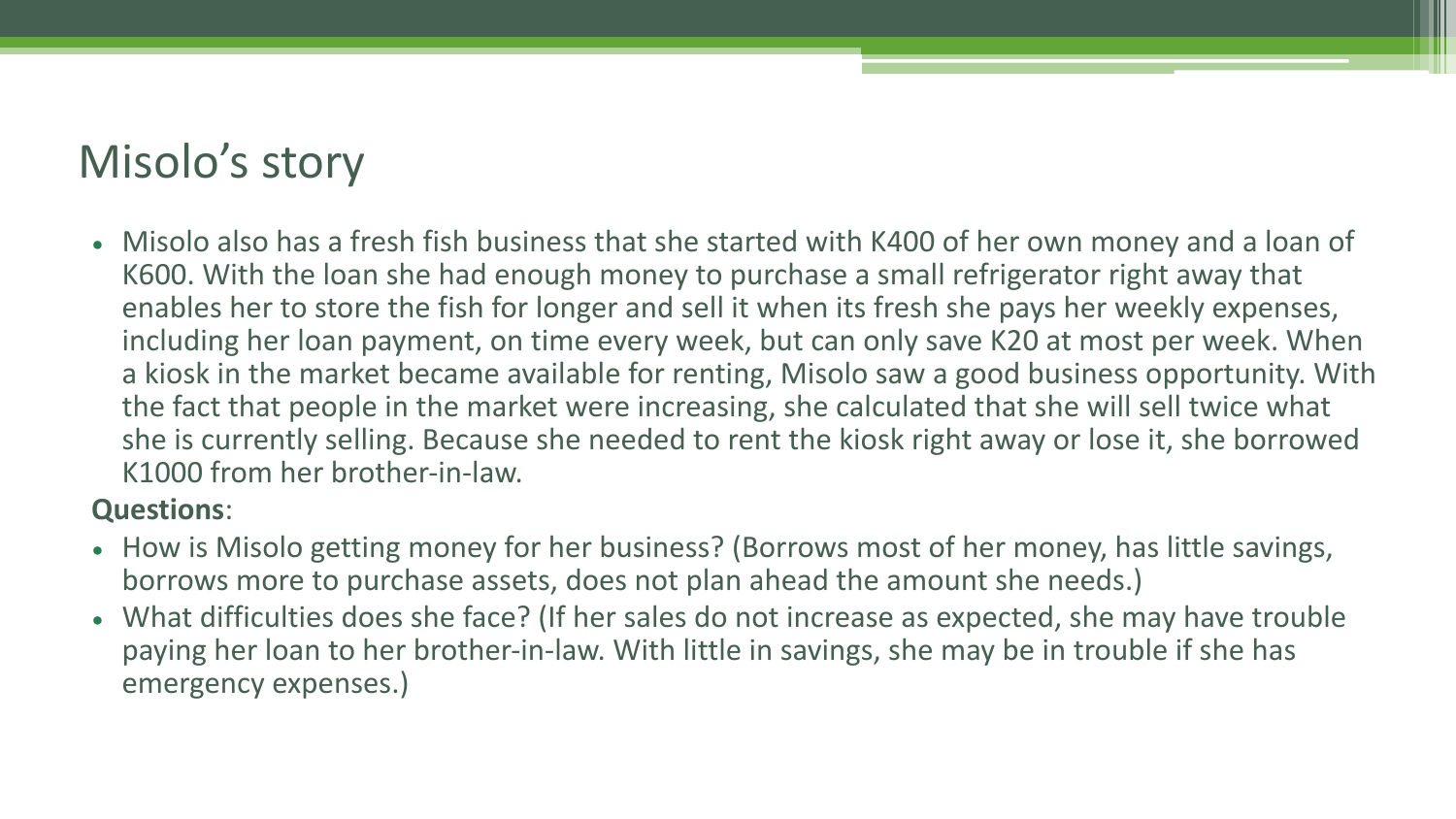- Which business is likely to grow faster? Why?
- (In the short term, Misolo's business will grow faster because she has more money to put in it. Chungu invests small amounts one step at a time and her business grows in smaller increments. Over time, Chungu's business is likely to be more stable and secure because she is not paying off expensive loans and can save for both emergencies and future investment.)